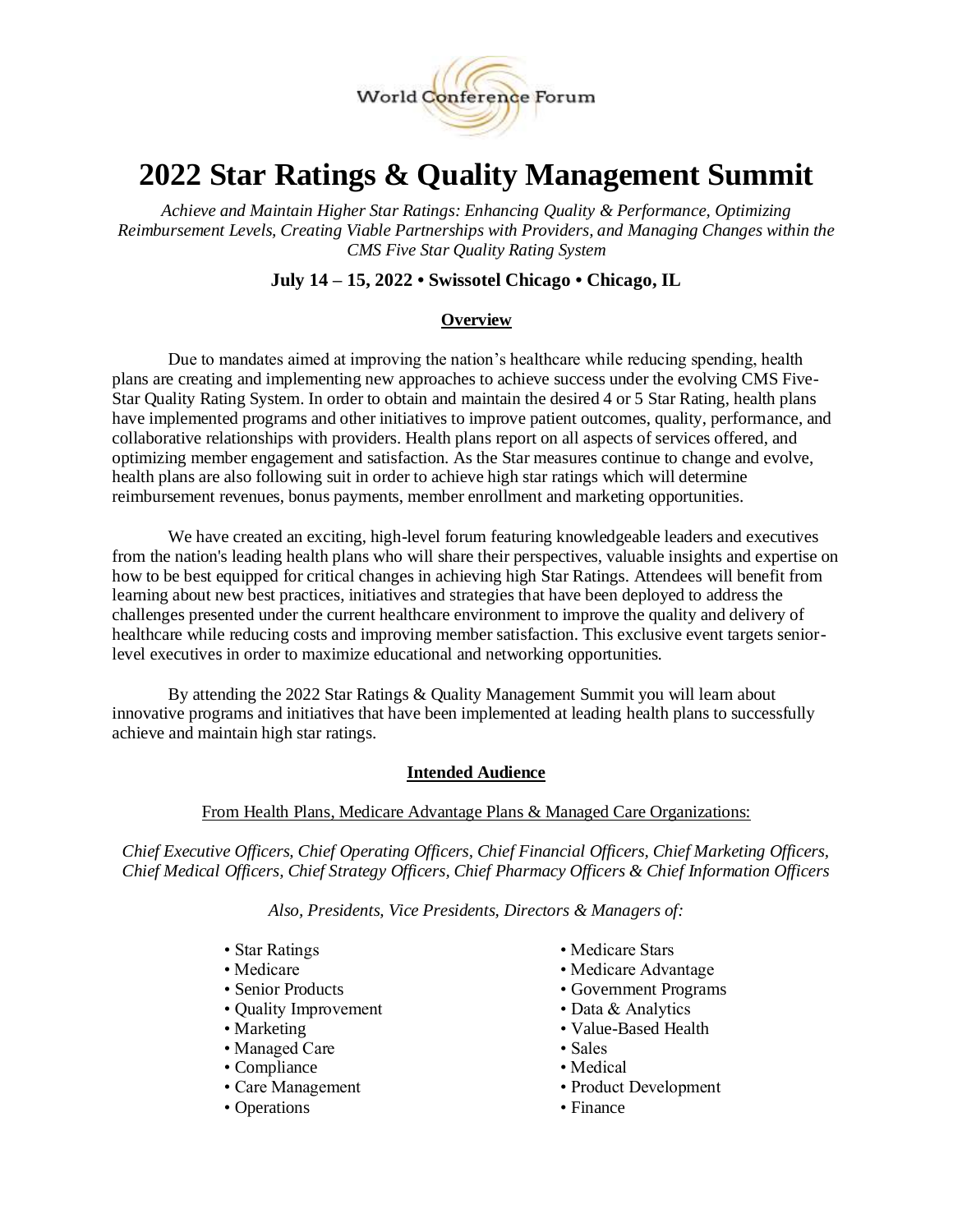- Strategy Quality
- Business Development Pharmacy
- 
- Risk Management Community Health
- Utilization Management Network Management
- Business Development Pharmacy
- 
- 
- Regulatory Affairs Disease Management
	-
	-
	-

*This program is also geared towards Hospitals & Health Systems, Vendors, Healthcare Consultants, Solution Providers, Pharmacy Benefit Managers, Disease Management Organizations, Third Party Administrators, Pharmaceutical & Medical Device Companies, IT & Business Process Outsourcing Companies and Enrollment Brokers*

### **Agenda**

# *Day One – Thursday, July 14, 2022*

- 7:15 *Conference Registration & Morning Breakfast*
- 8:00 *Chairperson's Opening Remarks*
- **8:15 Examining CMS Star Ratings Priorities for 2020 and Understanding the Impact for Health Plans**
- **9:00 Adopt an Integrated Approach to Medical Management, STARS, and Risk Adjustment**
- 9:45 *Networking Break & Refreshments*
- **10:15 Successfully Overcome the Barriers to Personalized Care Delivery to Achieve Higher Star Ratings**
- **11:00 Drive Risk-Adjusted Revenue, Improve Quality and Coordinate Medical Management to Achieve Superior Star Ratings**
- **11:45 Engaging Employees to Reach for the Stars: Getting Everyone Involved in Quality**
- 12:30 *Luncheon for All Attendees & Speakers*
- **1:30 Leveraging Health IT to Deliver the Right Care at the Right Place at the Right Time to Boost Star Ratings**
- **2:15 Panel Discussion: Examining the Current Healthcare Landscape and its Impact on Star Ratings for Health Plans**
- 3:15 *Networking Break & Refreshments*
- **3:45 Achieving Higher Star Ratings through Effective Compliance Management for Medicare Health Plans**